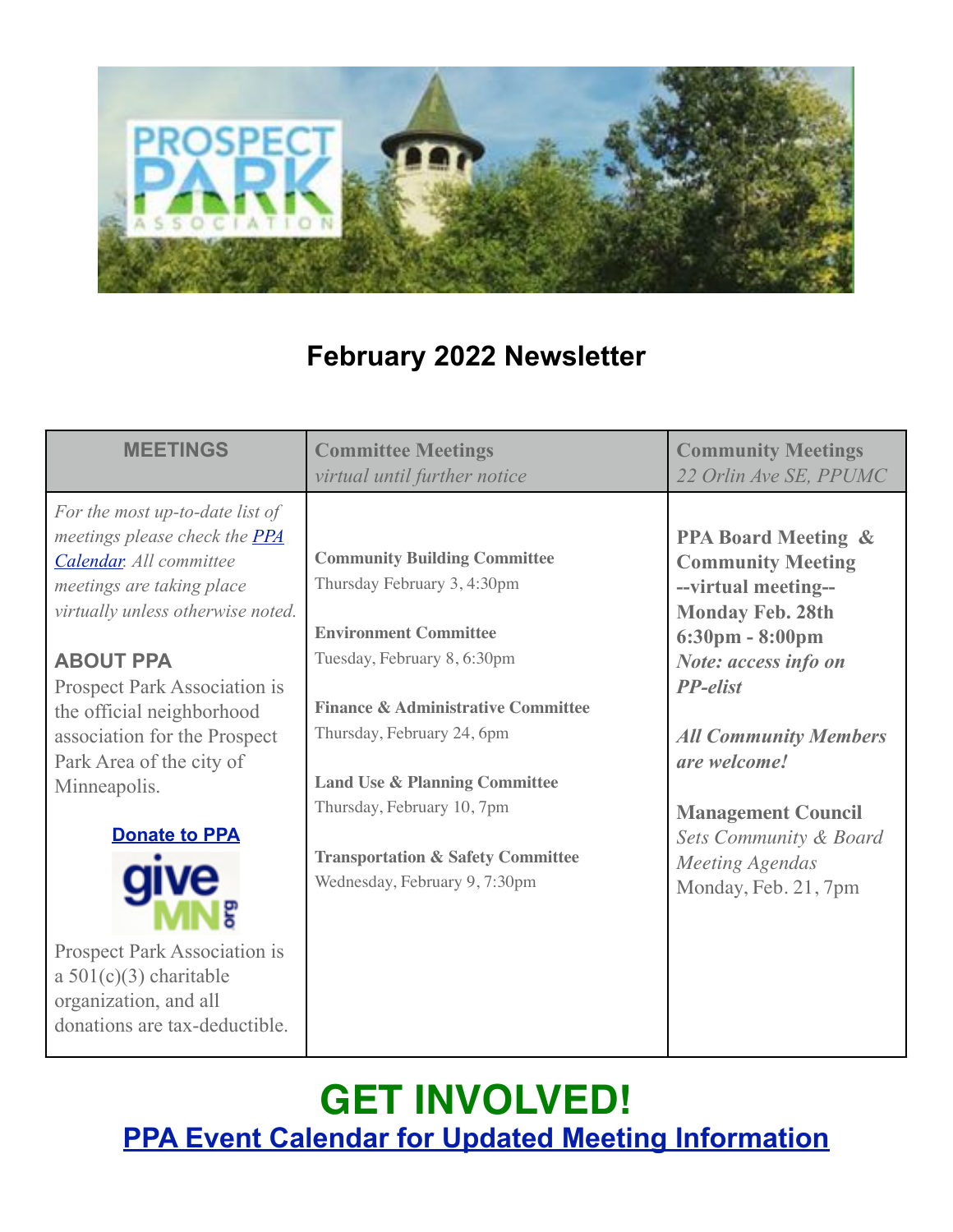## **Message from the PPA Environment Committee**

As part of the PPA Environment Committee's '25% by '25' Initiative (see [https://prospectparkmpls.org/](https://prospectparkmpls.us7.list-manage.com/track/click?u=8a12b3152d8f70e97e090b501&id=d5f9309aa0&e=511326cf8f) [ppa/committees/environment.html\)](https://prospectparkmpls.us7.list-manage.com/track/click?u=8a12b3152d8f70e97e090b501&id=d5f9309aa0&e=511326cf8f), you are invited to a presentation by MNCEE on Home Energy Audits and Improvements.

**When: Wednesday, February 23rd, 6:30-7:30 pm Where: Zoom meeting (information will be provided when you RSVP by clicking below)**

## [FILL OUT FORM](https://prospectparkmpls.us7.list-manage.com/track/click?u=8a12b3152d8f70e97e090b501&id=c9e9d91e24&e=511326cf8f)

Please join us to find out the financial benefits of a better insulated home, what support MNCEE and the PPA Environment Committee offers, and where you can get free materials and 0% financing.



A third of the houses in Prospect Park pay the highest heating bills in the state. In last year's energy audits, 1 in 5 were found to have NO insulation in the walls.

Please note: This is the only information session like this that we will be holding this year.

**Thanks! Mary Britton, Environment Committee Chair**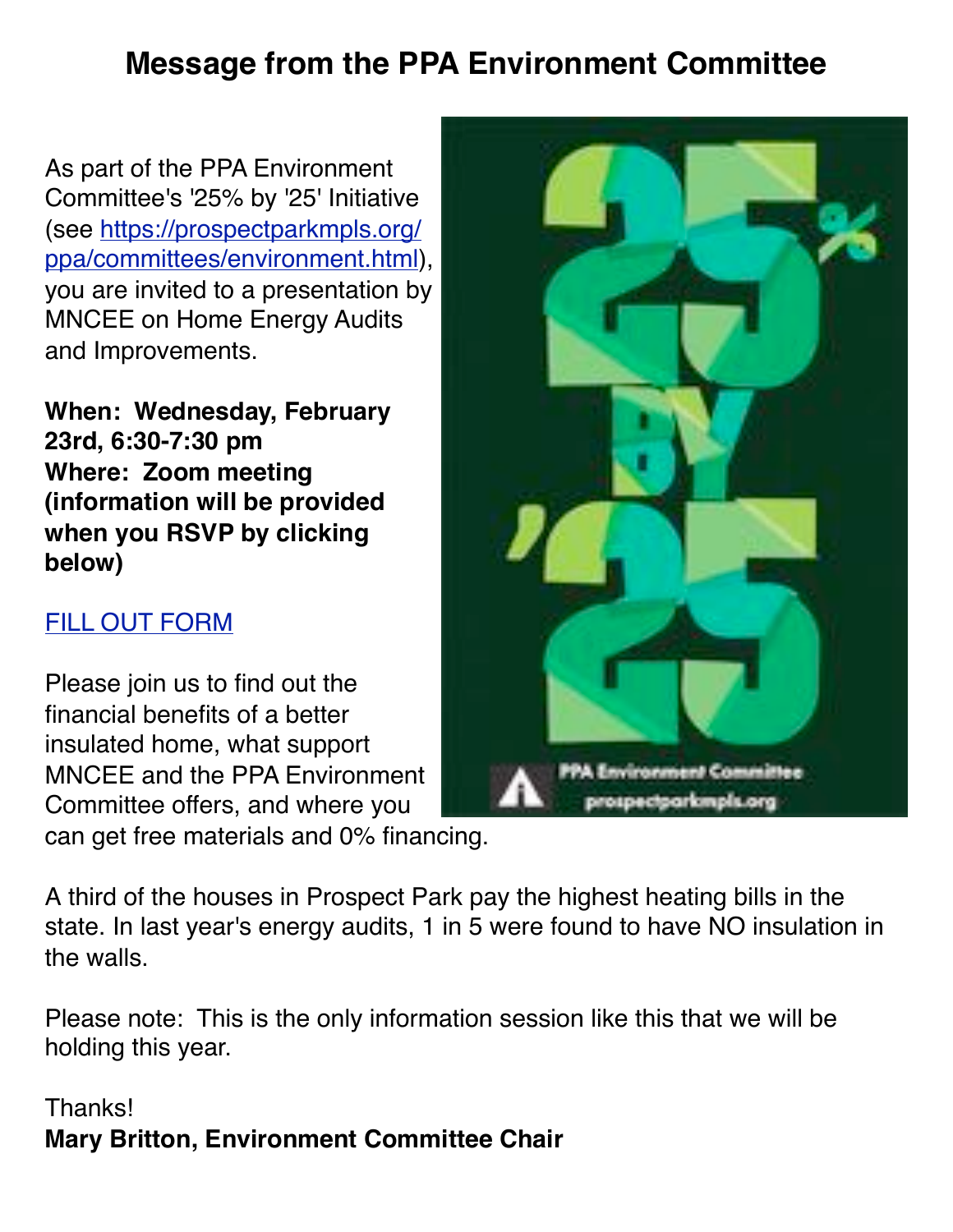# **Prospect Park Association Needs Your Financial Support!**

[Please donate to PPA at GiveMN](https://prospectparkmpls.us7.list-manage.com/track/click?u=8a12b3152d8f70e97e090b501&id=ddcd0699f4&e=511326cf8f)



The Prospect Park Association needs your support to continue serving our neighborhood. The City of Minneapolis recently reduced PPA's funding by 64%. To help fill the gap, PPA closed its office and reduced staff by half, but it's not enough. This year we need to raise \$7,000 so our half-time staff person can continue providing support to PPA's allvolunteer board and committee efforts.

## **Why give? In the past year alone:**

- PPA helped fast-track the reconstruction of the walkway between Williams and Arthur so children from Glendale can get to school safely.
- PPA installed traffic-calming measures so children can play safely near Pratt School.
- PPA leveraged funds to support an after-school program for Pratt School children during the pandemic.
- PPA delivered on a neighborhood climate action and resilience plan.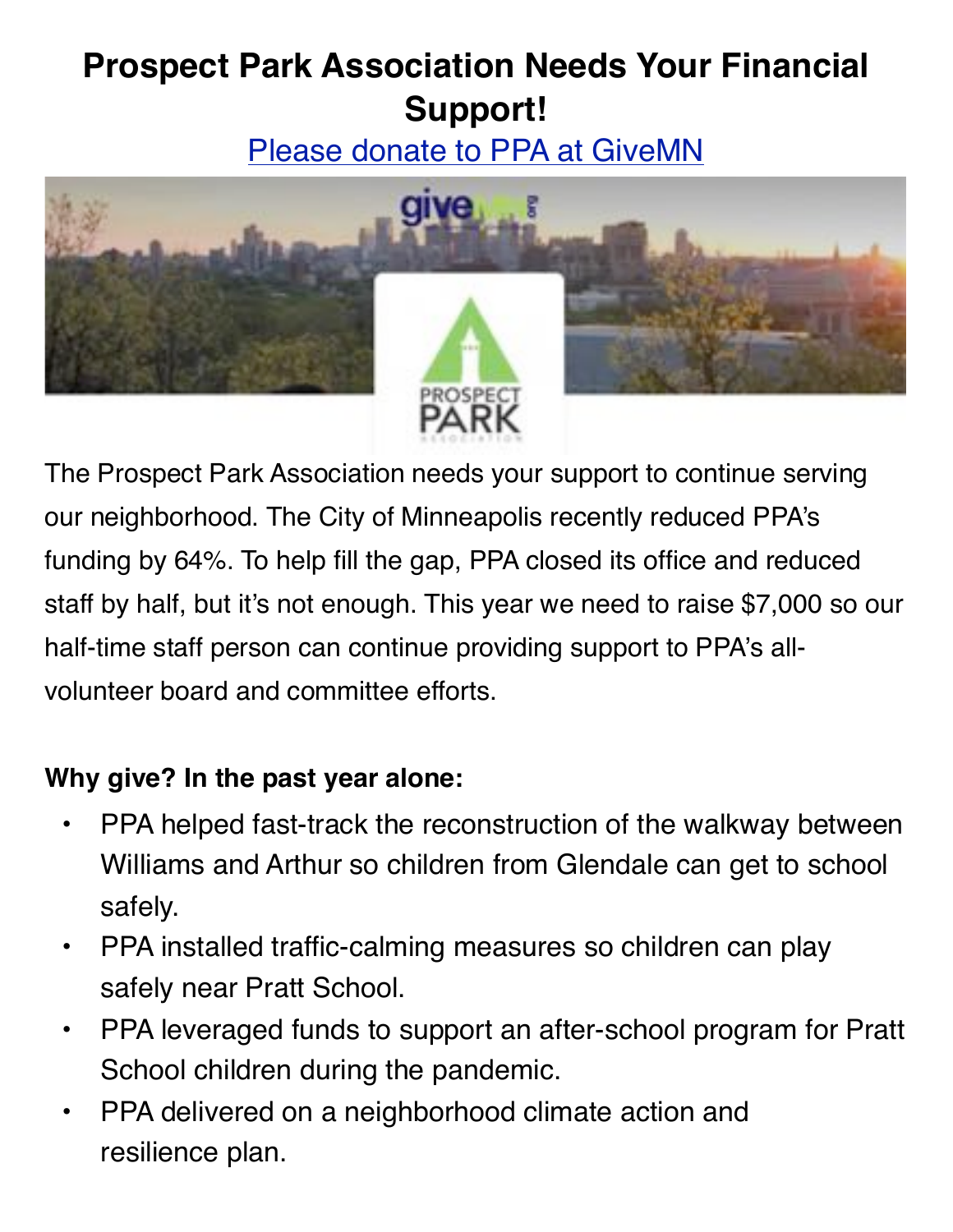- PPA raised funds from community partners to install three rain gardens.
- PPA hosted a "Heal the Earth" eco-tour with the Garden Club as part of the annual garden walk and yard & tailgate sales.
- PPA crafted design guidelines for development in the neighborhood.
- PPA helped facilitate meetings between the City of Minneapolis and Glendale residents to resolve long-standing parking issues.

Founded in 1901, PPA's **mission** is to promote, in a non-partisan, educational and cooperative manner, the health, safety and general welfare of the neighborhood and to promote the maintenance and improvement of the aesthetic, residential and physical qualities of the neighborhood environment. PPA is a nonprofit 501(c)(3) tax-exempt organization. If you prefer to give by check, our mailing address is: PPA, PO Box 141095, Minneapolis, MN 55414.

[Please donate to PPA at GiveMN so that we can continue working for our](https://prospectparkmpls.us7.list-manage.com/track/click?u=8a12b3152d8f70e97e090b501&id=d1907ffa1e&e=511326cf8f)  [neighborhood.](https://prospectparkmpls.us7.list-manage.com/track/click?u=8a12b3152d8f70e97e090b501&id=d1907ffa1e&e=511326cf8f)

Thank you! **Eric Amel, President Amy Kaminsky, Board Member**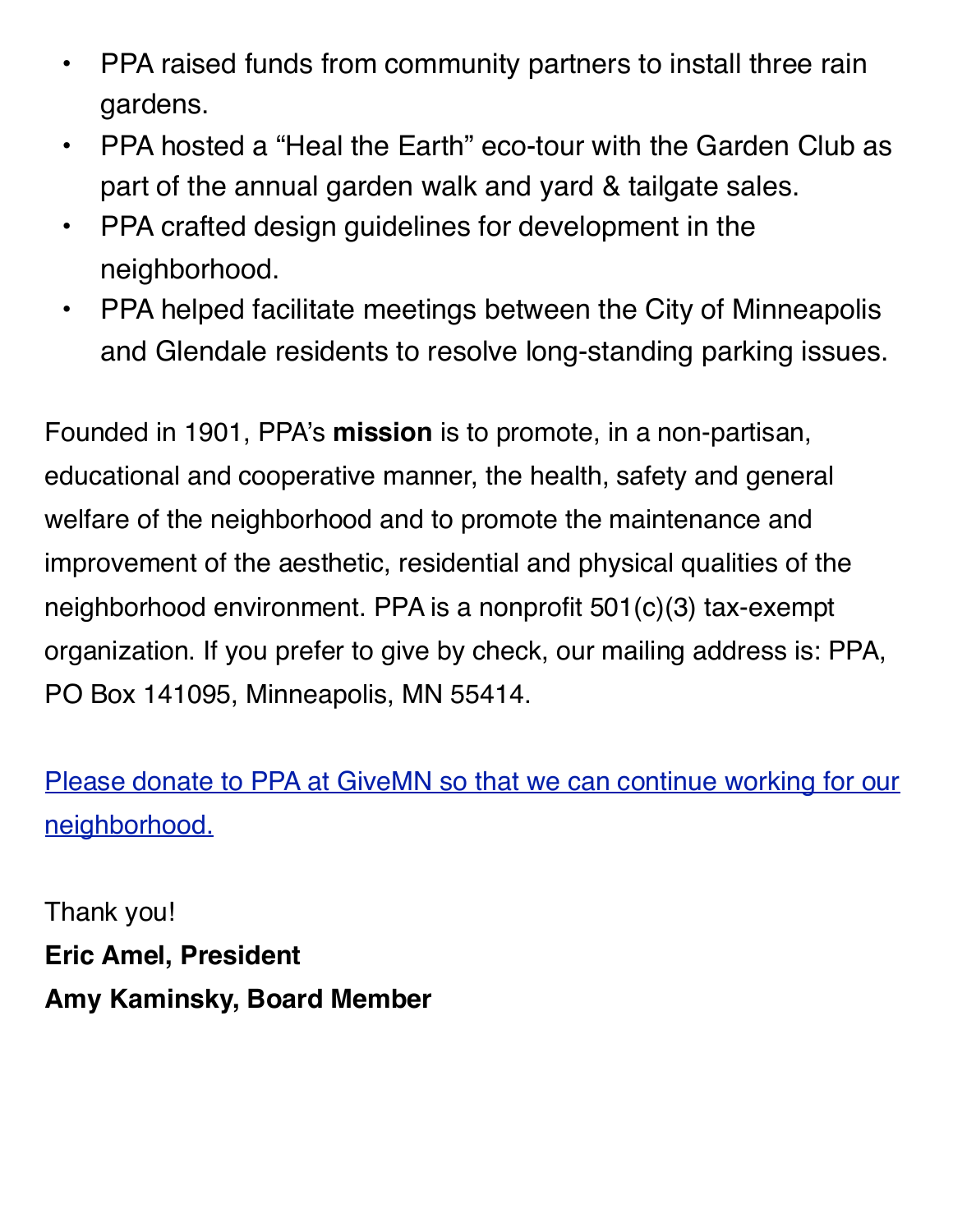## **An Introduction from Ward 2 Council Member Robin Wonsley Worlobah Inauguration, Council Leadership, and Committee Placements**



In January, I had the distinct honor of being sworn in as the Council Member for Ward 2 and became our city's first Black Independent Democratic Socialist on City Council. Following the inauguration program, we held our first official meeting of the City Council where we voted on Council leadership positions including President & Vice President, Committee placements, and other city matters.

For Council President, I voted in favor of Council Member Andrea Jenkins (Ward 8). For Council Vice President, I voted in favor of Council Member Elliott Payne (Ward 1). I believe our city needs bold, thoughtful, and collaborative leadership to help rise from the ashes of George Floyd's murder by MPD and the historic uprising that followed. Based on Council Member Payne's personal and professional experiences, I felt certain that he would stand alongside working class people and help move our city to pass a strong 3% rent control policy, invest in public housing and needed renter protections, address environmental racism and climate change, and advance public safety solutions beyond policing.

In the end, Council Member Andrea Jenkins (Ward 8) was elected Council President and Council Member Linea Palmisano (Ward 13) was elected to serve as Council Vice President for the 2022-2023 term. Both Council President Jenkins and Council Vice President Palmisano expressed understanding of the magnitude of the social issues our city faces. I look forward to collaborating with both of them to ensure the Council is moving with urgency and intention.

My committee placements were also officialized at this meeting. Based on our 2022-2023 committee structure, I will serve as Vice Chair of the Policy & Government Oversight Committee, and will be a member of the Public Health and Safety Committee and the Public Works and Infrastructure Committee. I will also be on the Budget Committee and Government Structure Committee, which all Council Members are part of.

Additionally, Council Members were asked to vote for two issue-specific workgroups, a Rent Control Workgroup and a Government Structure Workgroup.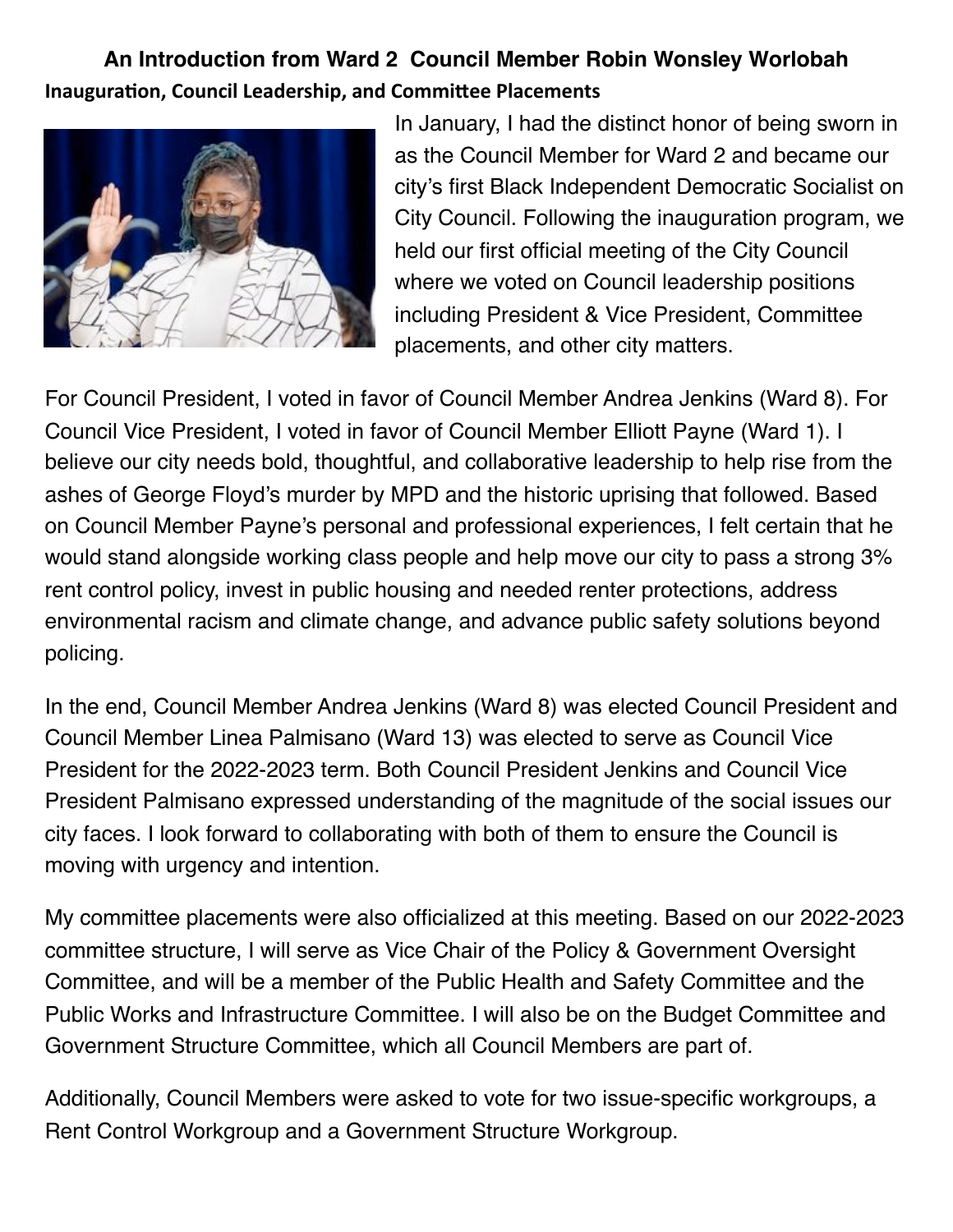I abstained from voting on both workgroups. I abstained on the Rent Control Workgroup for several reasons. Council Members were never presented with a formal proposal about crucial details regarding this workgroup, such as who would be part of it, selection criteria for participants, the objectives of the workgroup, or the timeline of the work. I have real concerns about a Rent Control Workgroup being created that does not have a clear directive, composition, or timeline.

My abstention was also grounded in the fact that after a year of [studying](https://prospectparkmpls.us7.list-manage.com/track/click?u=8a12b3152d8f70e97e090b501&id=ab74bd624a&e=511326cf8f) the policy and gathering public input on it, the city is in a place where it can pass a universal 3% rent control policy with no exemptions. This is the [policy supported by the city's own study](https://prospectparkmpls.us7.list-manage.com/track/click?u=8a12b3152d8f70e97e090b501&id=1e7ec5bfd8&e=511326cf8f), commissioned by the Council and conducted by the University of Minnesota's Center for Urban and Regional Affairs specifically addressing how to create a pragmatic Rent Control policy for our local economy. Minneapolis residents have also made it clear that they are in support of city officials moving forward with passing such a policy. This was confirmed on November 2nd, when more than 76,000 residents turned out to the polls and voted in favor of Question 3, which authorized the City Council to move forward with the creation of a municipal Rent Control policy. Lastly, this exact policy has already been passed in our sister city, St. Paul. All of that said, I believe that the City Council is well positioned to move forward with drafting and passing a 3% Universal Rent Control Ordinance in the immediate future. If you would like to understand more about my position on Rent Control, please take a look at the [op-ed I co-authored with four other](https://prospectparkmpls.us7.list-manage.com/track/click?u=8a12b3152d8f70e97e090b501&id=83cb77be22&e=511326cf8f)  [Council Members.](https://prospectparkmpls.us7.list-manage.com/track/click?u=8a12b3152d8f70e97e090b501&id=83cb77be22&e=511326cf8f)

#### **[Stay Informed: Sign up for Council Member Robin Wonsley Worlobah's Ward 2](https://prospectparkmpls.us7.list-manage.com/track/click?u=8a12b3152d8f70e97e090b501&id=ca32d0bb26&e=511326cf8f)  [newsletters and get updates on the ward and the city.](https://prospectparkmpls.us7.list-manage.com/track/click?u=8a12b3152d8f70e97e090b501&id=ca32d0bb26&e=511326cf8f)**

#### **Public Virtual Event Opportunity Friday, February 18 from 5-7pm!**

Join Prospect Park community members to meet Council Member Robin Wonsley Worlobah during the Neighborhood Tour.

Council Member Wonsley Worlobah will introduce herself, meet constituents, answer questions, and offer resources to stay connected to the Ward 2 office. The Neighborhood Tour is open to anyone who lives, works, or studies in the neighborhood. [Facebook event link HERE](https://prospectparkmpls.us7.list-manage.com/track/click?u=8a12b3152d8f70e97e090b501&id=37ee1d42b6&e=511326cf8f)



February 4th 11am-1pm Longfellow & Cooper February 11th 5-7pm **Prospect Park** 

February 18th 5-7pm

Events are for anyone who lives, works or studies in the neighborhood. Register or join directly at facebook.com/MinneapolisWard2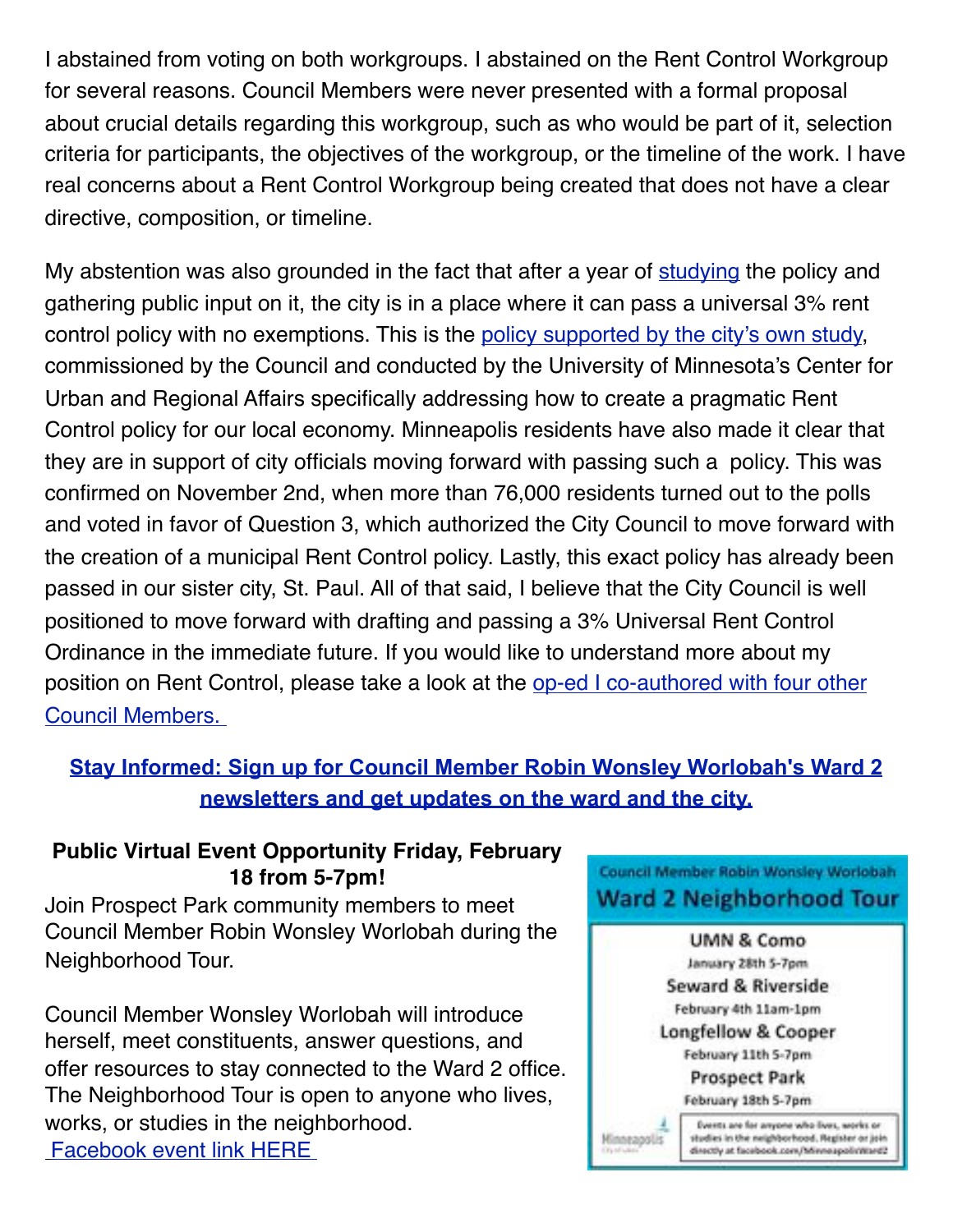



#### **BONFIRE, HORSE DRAWN HAY RIDES, FOOD AND GOOD CHEER!**

Saturday, February 5, 6:00-8:00 p.m. **Luxton Park Recreation Center & Grounds** 

112 Williams Avenue SE 612-370-4925

IF YOU HAVE A TREE PLEASE BRING IT TO THE LUXTON PARK GROUNDS AND TOSS IT ON THE PILE !!!!!!



\*Food is for purchase. Proceeds go to the Summer Luxton Learners program



SPONSORED BY: MINNEAPOLIS PARK AND RECREATION BOARD AND EASTSIDE NEIGHBORHOOD SERVICES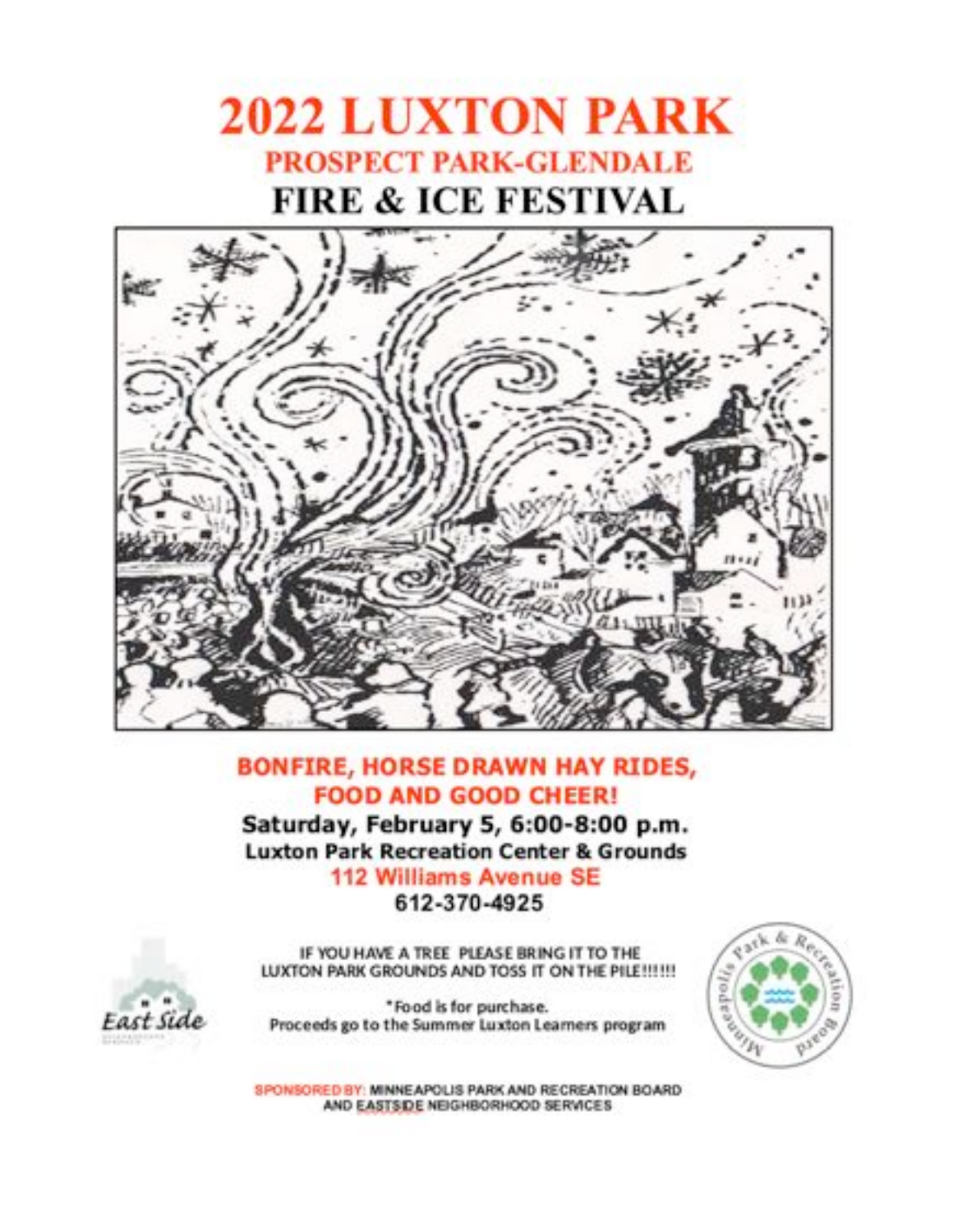## **PPA Board/Community Meetings and Approved Minutes**

## **Upcoming PPA Board/Community Meeting**

PPA Board/Community Meeting, all community members welcome! **Next meeting: Monday, February 28, 2022 | 6:30-8:30 pm** Virtual meeting access information will be provided through newsletter and PP-elist.

PPA Board/Community Meeting Agendas will be available at least 5 days before the meeting, published in a short email newsletter and the [PPA](https://prospectparkmpls.us7.list-manage.com/track/click?u=8a12b3152d8f70e97e090b501&id=5940d775f3&e=511326cf8f)  [website](https://prospectparkmpls.us7.list-manage.com/track/click?u=8a12b3152d8f70e97e090b501&id=5940d775f3&e=511326cf8f).

**Approved PPA Meeting Minutes Committee Reports/Minutes approved at the January 24 Board meeting:** October 25, 2021 [Board/Community Meeting](https://prospectparkmpls.us7.list-manage.com/track/click?u=8a12b3152d8f70e97e090b501&id=1746d60221&e=511326cf8f) December 6, 2021 [Board/Community Meeting](https://prospectparkmpls.us7.list-manage.com/track/click?u=8a12b3152d8f70e97e090b501&id=1511c5adc5&e=511326cf8f) October 14, 2021 [Environment Committee](https://prospectparkmpls.us7.list-manage.com/track/click?u=8a12b3152d8f70e97e090b501&id=8b4dfb2260&e=511326cf8f) Meeting December 14, 2021 [Environment Committee](https://prospectparkmpls.us7.list-manage.com/track/click?u=8a12b3152d8f70e97e090b501&id=f12d1cd8d1&e=511326cf8f) Meeting December 2, 2021 [Community Building Committee M](https://prospectparkmpls.us7.list-manage.com/track/click?u=8a12b3152d8f70e97e090b501&id=8df25bf33c&e=511326cf8f)[eeting](https://prospectparkmpls.us7.list-manage.com/track/click?u=8a12b3152d8f70e97e090b501&id=3ff3091b11&e=511326cf8f) December [1](https://prospectparkmpls.us7.list-manage.com/track/click?u=8a12b3152d8f70e97e090b501&id=66483ca274&e=511326cf8f)6, 2021 [Finance and Administration](https://prospectparkmpls.us7.list-manage.com/track/click?u=8a12b3152d8f70e97e090b501&id=ec29e05fb0&e=511326cf8f) Meeting

# **New Murals at The Pillars of Prospect Park**

University of Minnesota College of Design students received real world experience bringing their art to life in a partnership with The Pillars of Prospect Park senior living community. The College of Design students completed two projects:

**Mural:** Students in the Advanced Typography class created mural concepts to adorn the 6' x 38' interior wall of courtyard play area at The Pillars Child Care. The Pillars of Prospect Park staff selected the winning design by Annabelle Casperson. Local artist and 2012 UMN graduate Nick Vander Loop painted the design on the courtyard wall. The project was led by UMN Teaching Specialist Bill Moran.

Time lapse of this art installation is available here: **[Nicholas Adsit Vander Loop Mural](https://prospectparkmpls.us7.list-manage.com/track/click?u=8a12b3152d8f70e97e090b501&id=674cf9d96d&e=511326cf8f)  [at The Pillars of Prospect Park](https://prospectparkmpls.us7.list-manage.com/track/click?u=8a12b3152d8f70e97e090b501&id=674cf9d96d&e=511326cf8f)**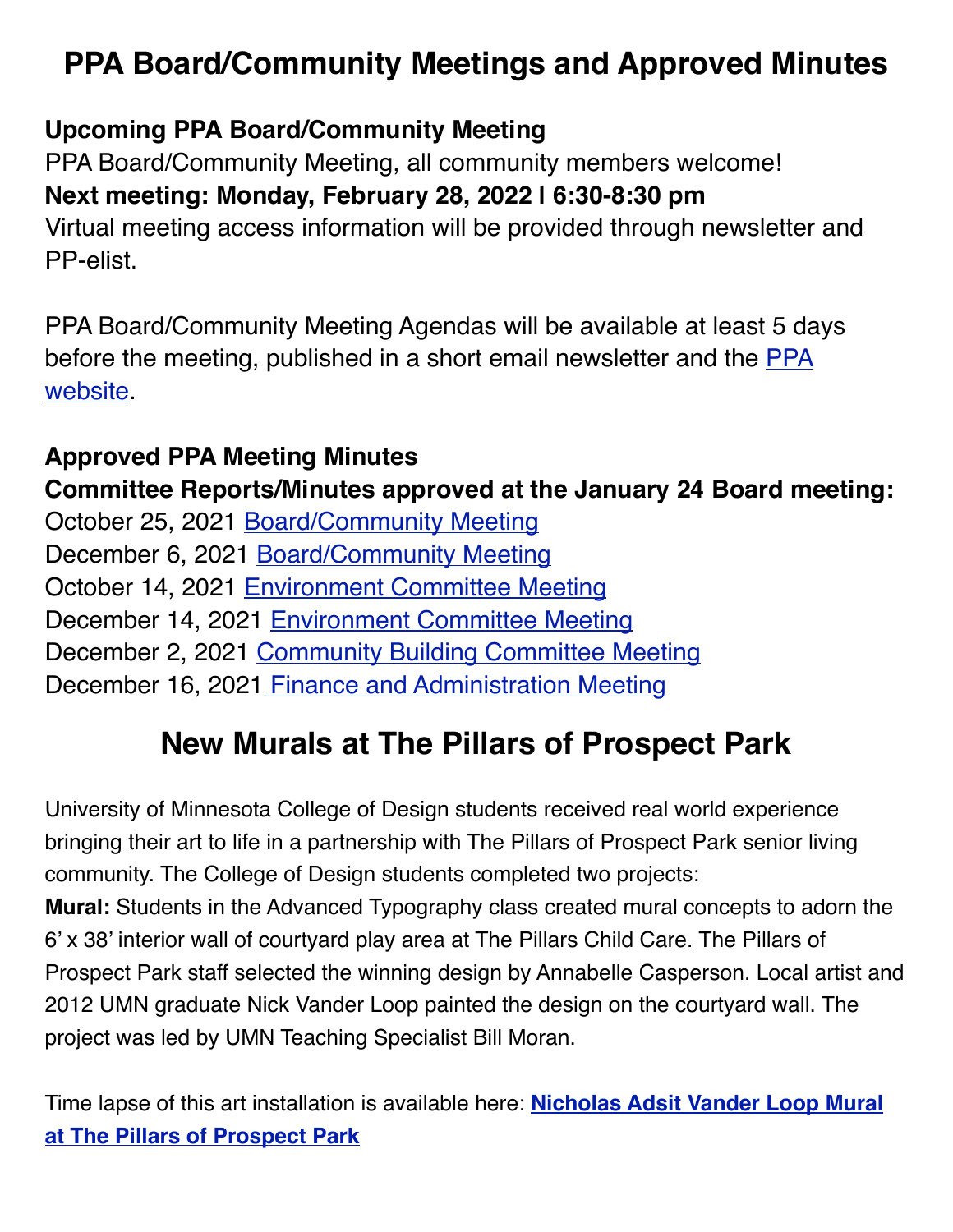

**Generator Wrap:** Students in the Intro to Design class created art concepts to wrap the roughly 17' generator on the exterior of The Pillars of Prospect Park. The Pillars of Prospect Park residents and staff selected the winning design by Morgan Frober. The project was wrapped by Brand Ink.



The project was led by UMN Lecturer, Karl Engebretson.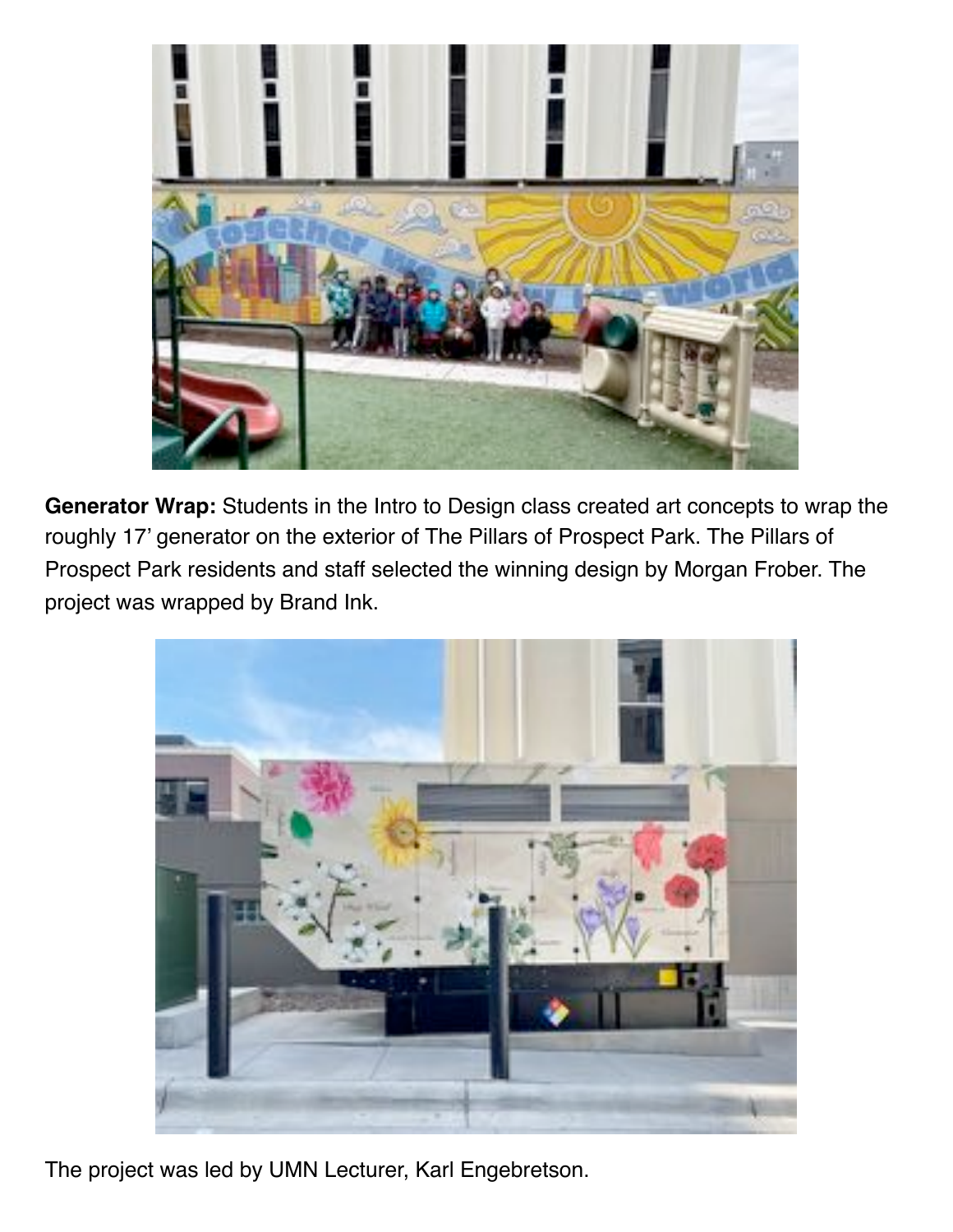## **Opportunities at The Pillars**

The Pillars Childcare Center currently has openings for 4- and 5-year old's in the Pre-School Room. And they are accepting applications for teachers in the Infant room.



**Call Sarah for more information: (612) 623-7023**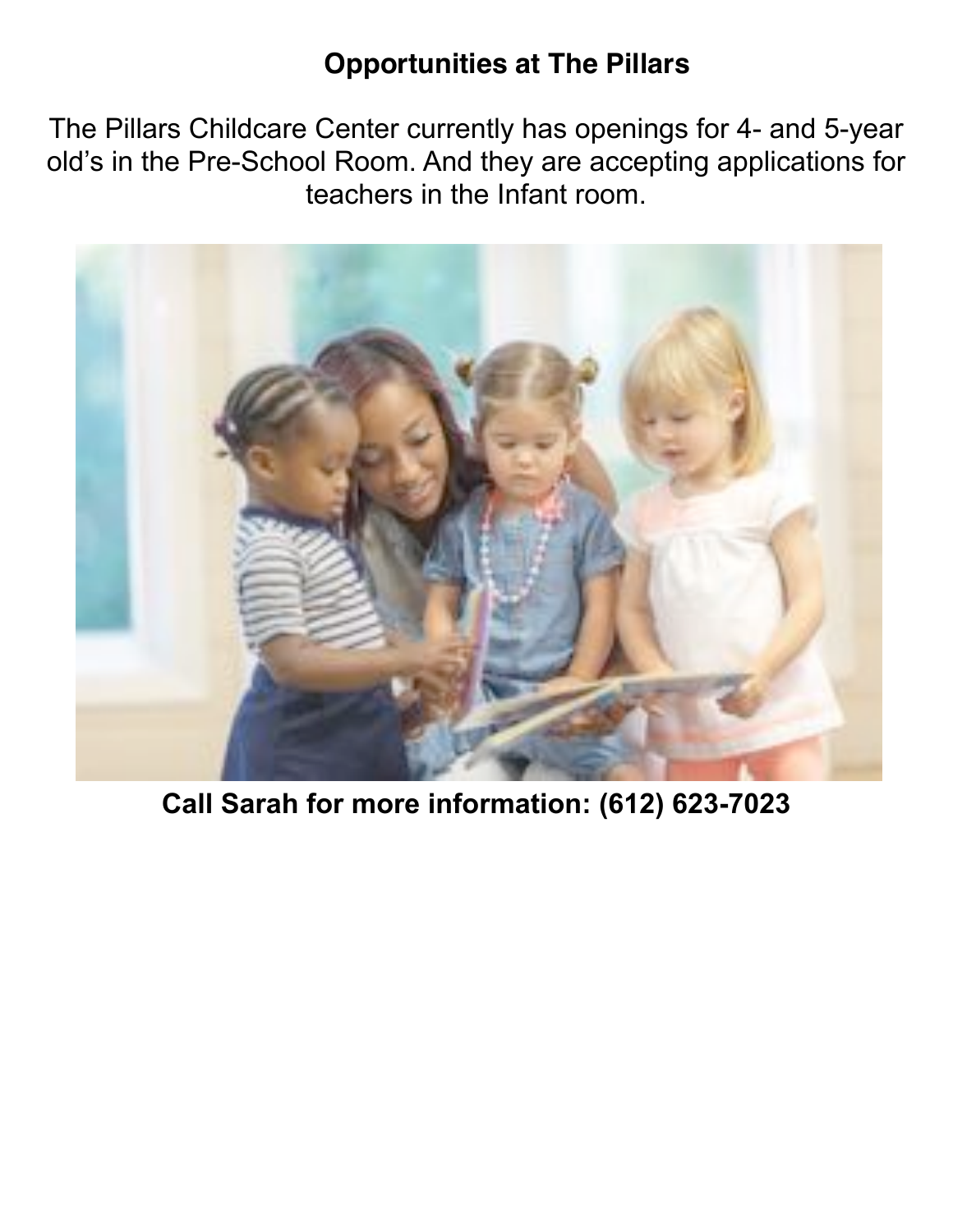## **Message from Adopt-a-Drain**

Just one tablespoon of salt permanently pollutes five gallons of water, so make every granule count! Remember to scatter and use salt only where it's critical. When you apply salt to pavement aim for 3 inches of space between salt granules.



**Lane Christianson DTM** *Adopt-a-Drain & Storm Drain Stenciling Programs Manager*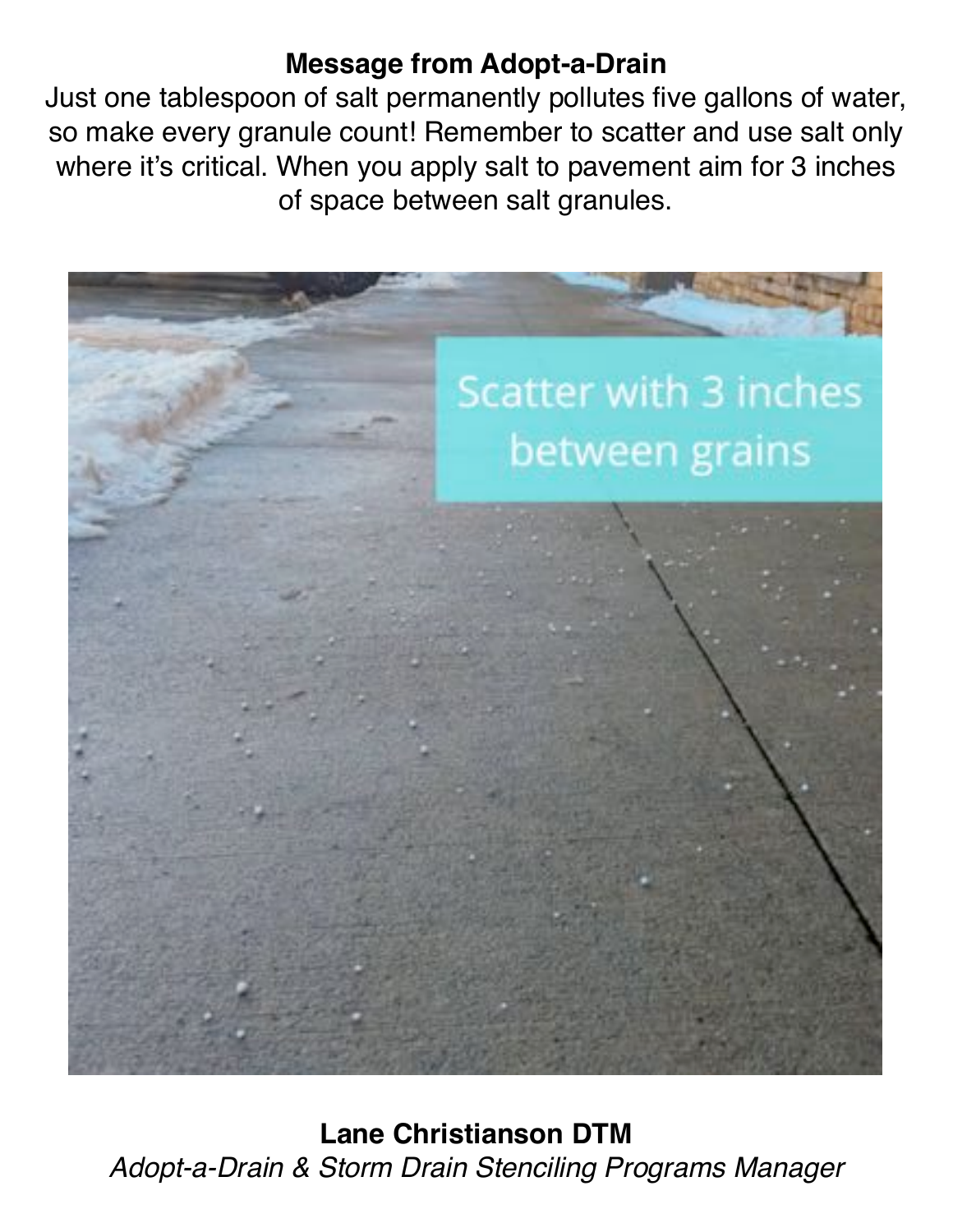

Join us for this monthly social hour where we will gather to enjoy conversation as we play cards and board games together. Cosponsored by Southeast Seniors and Pratt Community Education.

Participants must wear a face covering, maintain social distance and assess their own health prior to joining this group. All in-person programs will follow Minneapolis Community Education's current COVID-19 safety protocols.



## **Location: Van Cleve Park, 901 15th Ave. SE Dates: Thursday, February 3rd and Thursday, March 3rd Time: 10:30 - 11:30 am Cost: Free Call Pratt Community Education at 612-668-1100 to register!**

The programs below are co-sponsored by Southeast Seniors & Minneapolis Community Education and will be held via Zoom. They are offered on a sliding fee scale, with a suggested contribution of \$0-\$10. To register or for more information, call 612-668-1100 and provide your name, phone number and email, or use the online registration link included below the class description. Registration closes at 5 pm the evening prior to the program to ensure that all participants receive the Zoom link and handouts (if applicable) prior to the start of the class.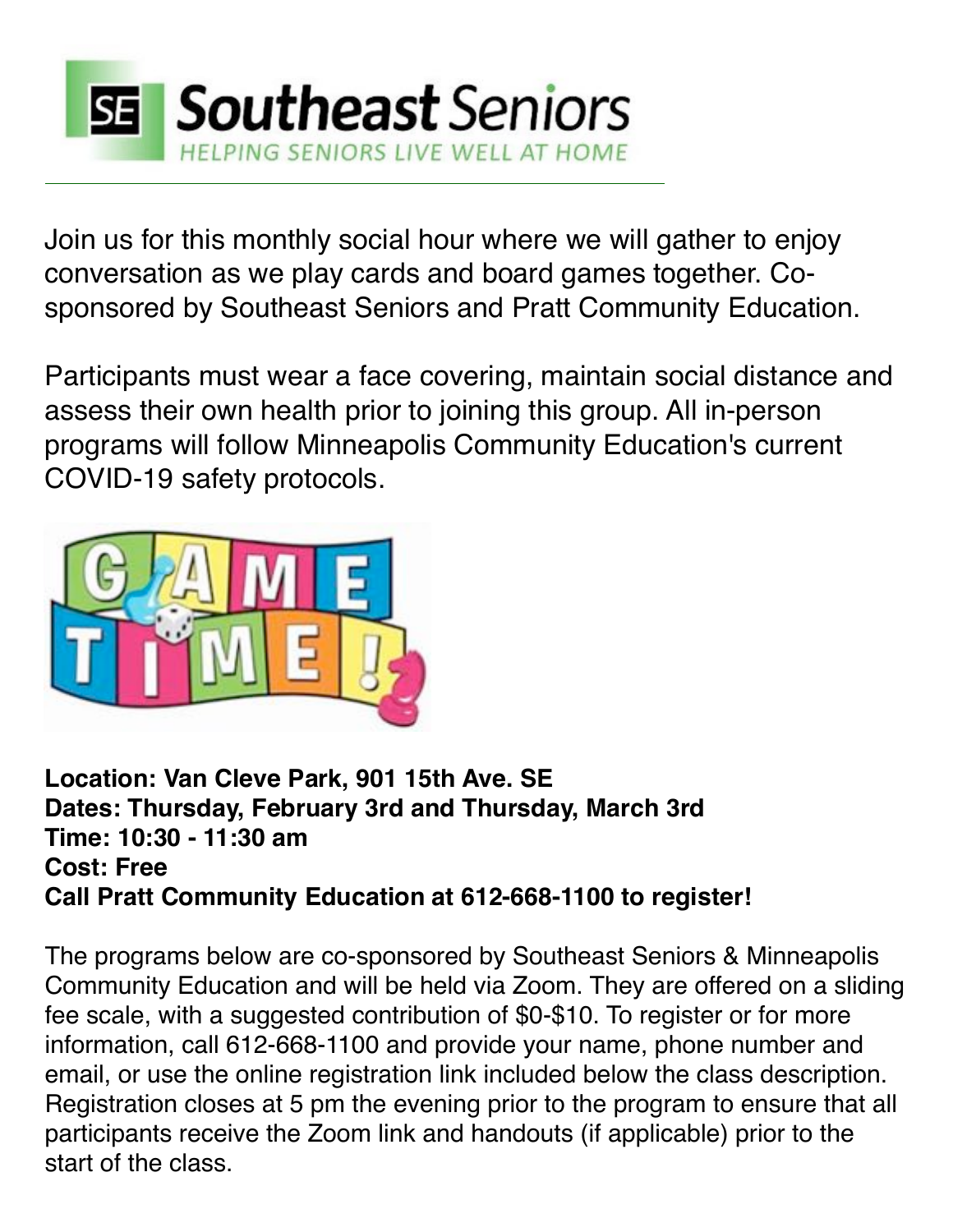#### **Wednesday, February 9th, 2022, 1:30-2:30 pm Winter Sunlight Watercolor**

Whether or not you consider yourself an artist, try your hand at painting a beautiful winter scene with step-by-step guidance from instructor Megan Dolezal. We'll focus on painting a winter sunset scene, with sunlight streaming through the trees. A basic supply package will be provided to you prior to our gathering.

Megan Dolezal has a BA in studio art and has been painting in watercolor for over 15 years. Megan enjoys encouraging her students, getting excited by the progress they make, and then celebrating their accomplishments some more (painting is very exciting to her). She loves painting outside and can be found sitting around the parks of Minneapolis.



Register online here:

[https://minneapolis.ce.eleyo.com/course/36314/lifelong-learning-55-winter-](https://prospectparkmpls.us7.list-manage.com/track/click?u=8a12b3152d8f70e97e090b501&id=43d6b020e2&e=511326cf8f)[2022/southeast-lifelong-learners-winter-sunlight-watercolor-pratt-online](https://prospectparkmpls.us7.list-manage.com/track/click?u=8a12b3152d8f70e97e090b501&id=43d6b020e2&e=511326cf8f)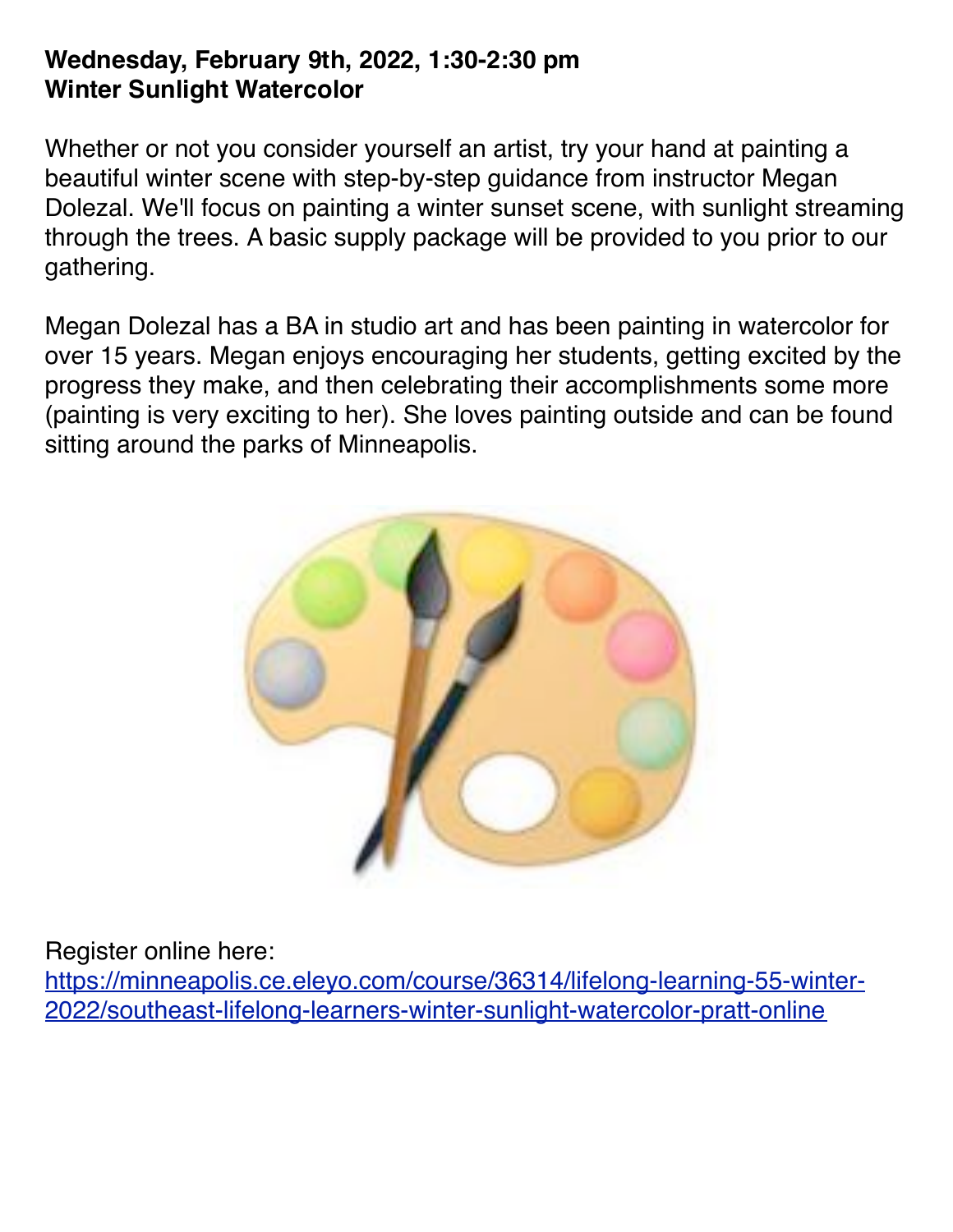## **Wednesday, February 16th , 2022, 1:30-2:30 pm Wheel of Friendship**

Join us for this fun, interactive spotlight on the power, purpose and pleasure of friendship. Hit pause and reflect on the role social connections play in our lives. Share your insights and hear others' thoughts and ideas on what it means to make, to be and to have friends. Weigh in on exciting, new programs centered on connection and companionship. Your input and ideas matter. Together, let's explore why being there for each other is what matters most!



Georgia Afton takes her professional work in elder services personally. She originally worked for her current employer – Little Brothers – Friends of the Elderly (LBFE) – from 1999 to 2003 as the organization's development and communications director. To this day, she cherishes the memory of several Elder Friends made during those years who added joy, meaning and wisdom to her life. Those friendships, coupled with navigating her own parents' elder years from overseas, drew her back to LBFE in 2015. She now serves as the organization's community outreach director and is happy to, once again, embrace the work of ending elder loneliness and isolation through the power of friendship. Georgia's previous nonprofit work

has included communications and development roles with Nonviolent Peaceforce and Clare Housing. She earned a B.A. from University of Minnesota and an M.F.A. from Hamline University.

Register online here: [https://minneapolis.ce.eleyo.com/course/36332/lifelong](https://prospectparkmpls.us7.list-manage.com/track/click?u=8a12b3152d8f70e97e090b501&id=1a00b98c43&e=511326cf8f)[learning-55-winter-2022/southeast-lifelong-learners-wheel-of-friendship-pratt](https://prospectparkmpls.us7.list-manage.com/track/click?u=8a12b3152d8f70e97e090b501&id=1a00b98c43&e=511326cf8f)[online](https://prospectparkmpls.us7.list-manage.com/track/click?u=8a12b3152d8f70e97e090b501&id=1a00b98c43&e=511326cf8f)